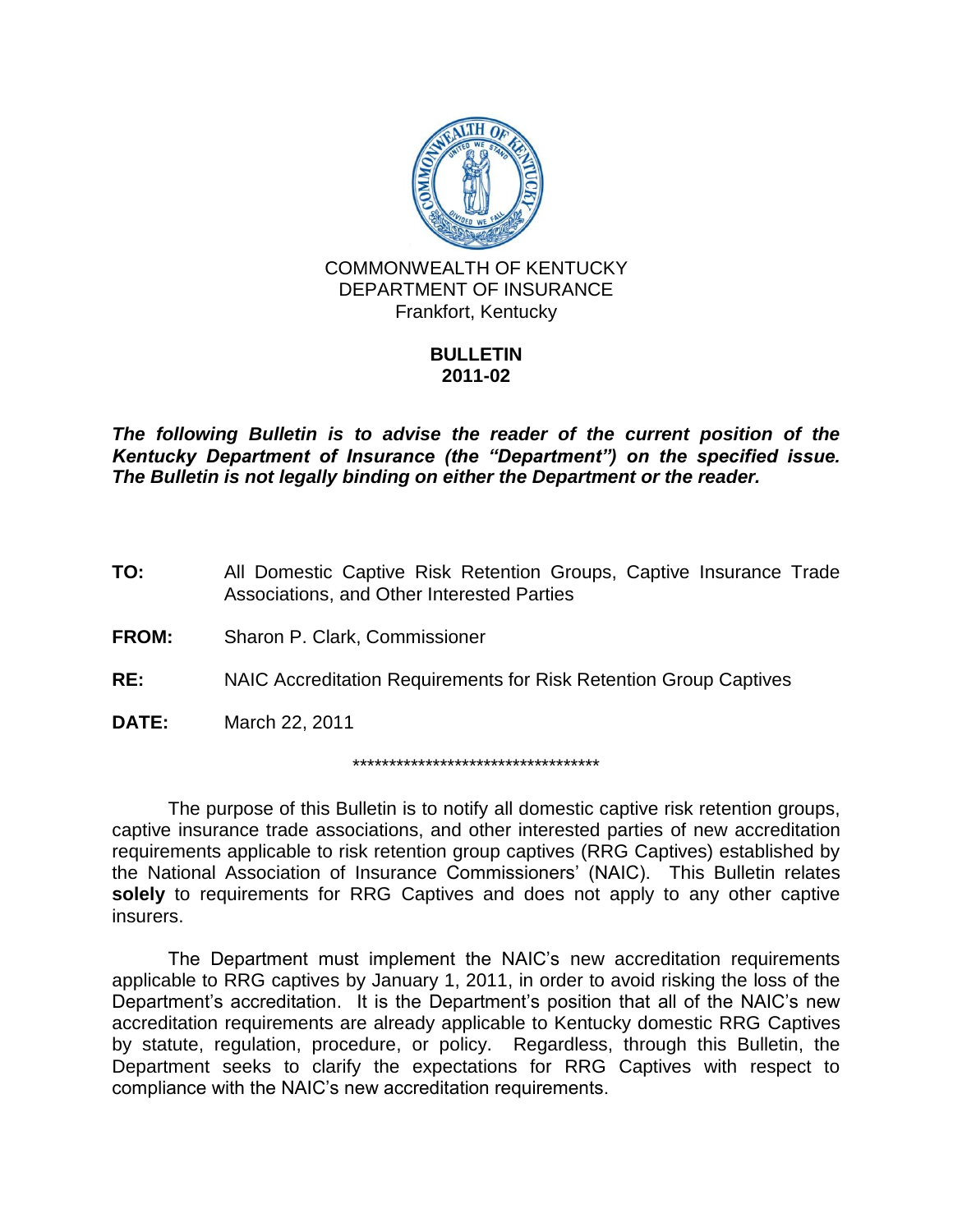#### Holding Company Act

Under the new accreditation requirements, RRG Captives are subject to the Insurance Holding Company Act (KRS Chapter 304, Subtitle 37).

KRS 304.49-060(4) provides, in pertinent part, as follows:

The provisions of [Chapter 304], pertaining to mergers, consolidations, conversions, mutualizations, and redomestications, shall apply in determining the procedures to be followed by captive insurance companies in carrying out *any of the transactions described in Subtitles 24 and 37* of [Chapter 304]…

Based on KRS 304.49-060(4), the Department opines that RRG Captives are currently subject to the requirements in KRS Chapter 304, Subtitle 37 pertaining to Insurance Holding Company Systems. Consequently, the Department expects compliance with KRS Chapter 304, Subtitle 37 by RRG Captives that are a part of a holding company system.

KRS 304.37-020(1) requires any insurer subject to registration to annually register with the commissioner by April 1 of each year, unless the commissioner for good cause shown extends the time for registration. For RRG Captives, the commissioner agrees to extend the time for registration to June 1, 2011, in order to ensure that there is sufficient time for RRG Captives to comply with KRS 304.37-020(1). This extension applies only to the registration filing due for 2011.

Please note, if a disclaimer of affiliation is filed, a copy of the disclaimer must be filed as a change in business plan with all other states in which the RRG is registered.

### Reinsurance Intermediaries Act and Risk Limitations

Under the new accreditation requirements, RRG captives are subject to the Reinsurance Intermediaries Act (KRS 304.9-700 to 304.9-759) and the Limits of Risks statute (KRS 304.5-120).

KRS 304.49-110, governing reinsurance on risks ceded by other insurers or captive insurers, provides as follows:

> (6) The commissioner may impose any other requirements that he or she deems necessary before permitting credit for reinsurance under this section, including but not limited to requiring an approved fundsheld agreement, letter of credit, trust or other acceptable collateral based on unearned premium, loss and loss adjustment expense reserves, and incurred but not reported reserves.

Based on the provisions of KRS 304.49-110(6), the commissioner has the authority and discretion to impose requirements regarding reinsurance transactions upon RRG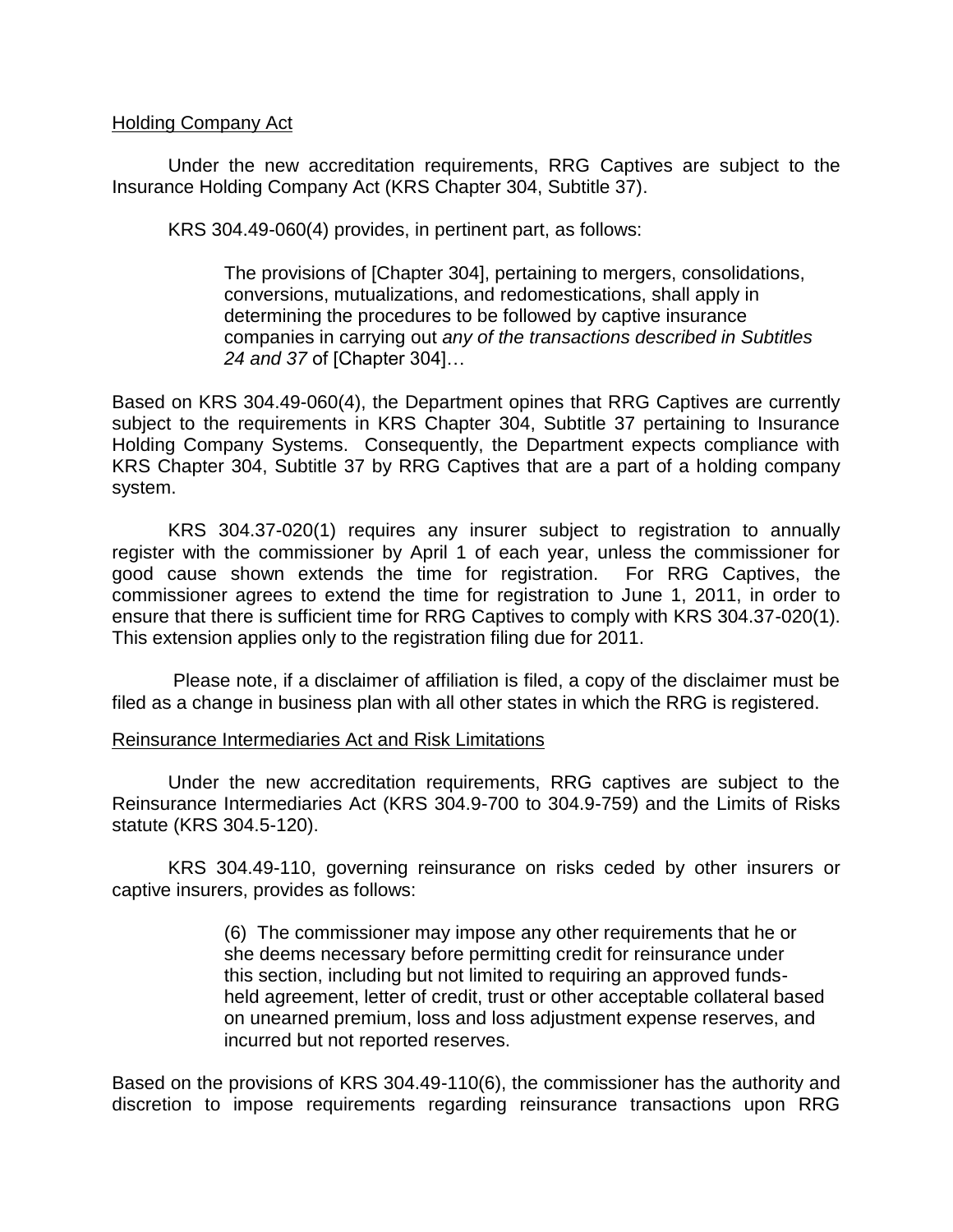Captives that she may deem necessary before permitting credit for reinsurance under KRS 304.49-110. In order to comply with NAIC accreditation requirements, it is necessary to impose upon RRG Captives the requirement of the Reinsurance Intermediaries Act at KRS 304.9-700 to 759 and the Limits of Risks provision at KRS 304.5-120.

Attached are new guidelines for RRG Captive reinsurance. The Department will enforce these guidelines pursuant to KRS 304.49-110(6). Please note that any reinsurance in-force prior to January 1, 2011, is grandfathered in and deemed acceptable. However, if an RRG Captive's reinsurance arrangements change or lapse, then the new guidelines will be applicable.

#### Acknowledgement Form

To the extent necessary, the Department will pursue legislation to implement and clarify the applicability of the accreditation changes to RRG Captives as soon as practicable. In the interim, the Department expects compliance by RRG Captives with the provisions outlined in this Bulletin. In order for the Department to demonstrate compliance with the NAIC's accreditation standards, the Department requests that currently licensed RRG Captives execute the attached Acknowledgement Form and return it to the Department as soon as possible but **no later than April 15, 2011**.

This Bulletin and applicable statutes are available on the Department's website, **www.doi.state.ky.us**. Any questions regarding this Bulletin should be directed to Russell Coy II, Captive Coordinator, Financial Standards & Examination Division, Kentucky Department of Insurance, (502) 564-6082, **Russell.Coy@ky.gov**.

> /s/ Sharon P. Clark . Sharon P. Clark, Commissioner Kentucky Department of Insurance On this 22nd day of March, 2011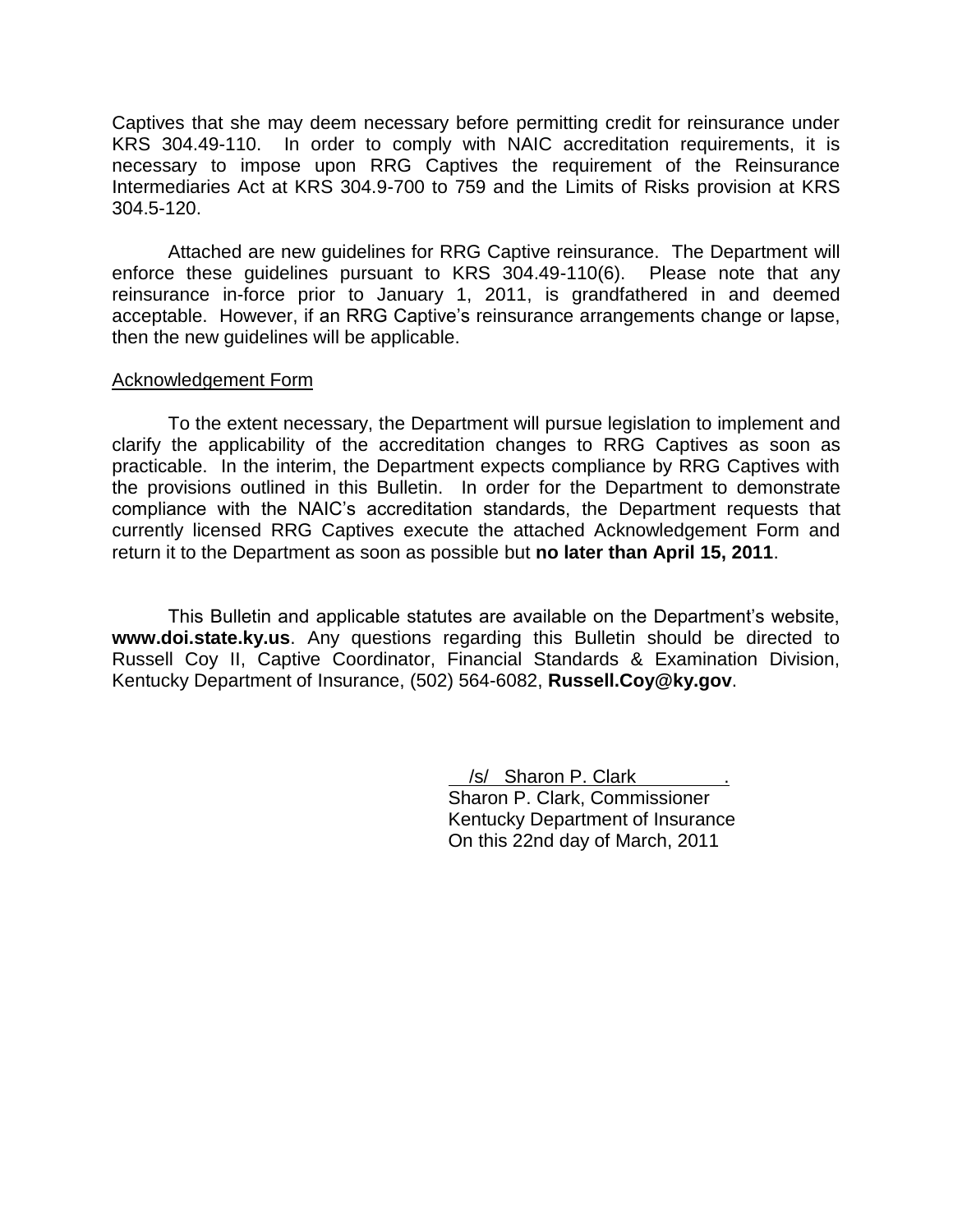## **Reinsurance Guidelines for Risk Retention Groups Licensed as Captive Insurers**

- I. Permitted Reinsurance
	- A. Risk retention groups shall not receive statement credit if all policies are ceded through one hundred percent (100%) reinsurance arrangements or another lesser percentage as required in the discretion of the Commissioner; and
	- B. Credit for reinsurance will be permitted if the reinsurer complies with KRS 304.5-130, KRS 304.5-140, KRS 304.5-150 and 806 KAR 5:025; or
	- C. Credit for reinsurance may be permitted if the reinsurer maintains an A- or higher A.M. Best rating, or other comparable rating from a nationally recognized statistical rating organization, and the reinsurer maintains a minimum policyholder surplus in an amount acceptable to the Commissioner based upon a review of the reinsurer's most recent audited financial statements; and the reinsurer is licensed and domiciled in a jurisdiction acceptable to the Commissioner; or
	- D. Credit for reinsurance may be permitted if the reinsurer satisfies all of the following requirements and any other requirements deemed necessary by the Commissioner:
		- (1) The captive manager or risk retention group licensed as a captive insurer shall file annually, on or before June 30, or at the request of the Commissioner or if the captive manager or risk retention group thinks it appropriate to file more often, the reinsurer's audited financial statements, which shall be analyzed by the Commissioner to assess the appropriateness of the reserve credit or the initial and continued financial condition of the reinsurer;
		- (2) The reinsurer shall demonstrate to the satisfaction of the Commissioner that it maintains a ratio of net written premium, wherever written, to surplus and capital of not more than 3 to 1;
		- (3) The affiliated reinsurer shall not write third-party business without obtaining prior written approval from the Commissioner;
		- (4) The reinsurer shall not use cell arrangements without obtaining prior written approval from the Commissioner;
		- (5) The reinsurer shall be licensed and domiciled in a jurisdiction acceptable to the Commissioner; and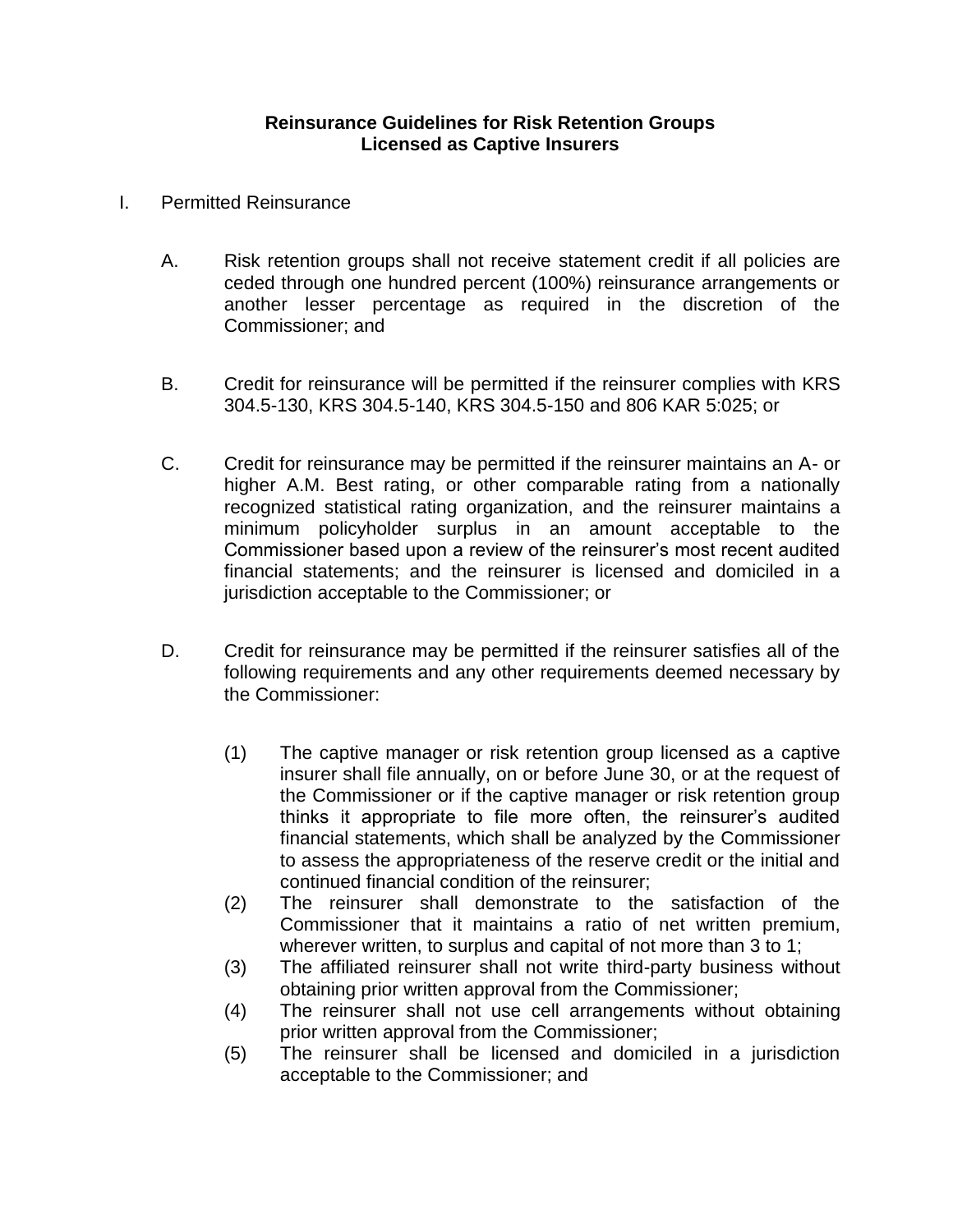- (6) The reinsurer shall submit to the examination authority of the Commissioner.
- II. The Commissioner shall either require a reinsurer not domiciled in the US to include language in the reinsurance agreement that states that in the event of the reinsurer's failure to perform its obligations under the terms of its reinsurance agreement, it shall submit to the jurisdiction of any court of competent jurisdiction in the US or shall require compliance with section III below.
- III. For credit for reinsurance and solvency regulatory purposes, the Commissioner may require an approved funds-held agreement, letter of credit, trust or other acceptable collateral based on unearned premium, loss and LAE reserves, and IBNR.
- IV. Upon application, the Commissioner may waive either of the reinsurance requirements in sections I.D.(2) or I.D.(6) in circumstances where the risk retention group licensed as a captive insurer or reinsurer can demonstrate to the satisfaction of the Commissioner that the reinsurer is sufficiently capitalized based upon an annual review of the reinsurer's most recent audited financial statements, the reinsurer is licensed and domiciled in a jurisdiction satisfactory to the Commissioner, and the proposed reinsurance agreement adequately protects the risk retention group licensed as a captive insurer and its policyholders. Any such waiver should be included in the plan of operation, or any subsequent revision or amendment of the plan, pursuant to Section 3902(d)(1) of the Federal Liability Risk Retention Act of 1986 and the plan must be submitted by the risk retention group licensed as a captive to the Commissioner of its state of domicile and each State in which the risk retention group licensed as a captive intends to do business or is currently registered. Any such waiver of a section I.D. requirement constitutes a change in the risk retention group's plan of operation in each of those states.
- V. Upon application, the Commissioner may waive the requirement in section II above that a reinsurance arrangement must satisfy either section II or III in circumstances where the risk retention group licensed as a captive insurer or reinsurer can demonstrate to the satisfaction of the Commissioner that the reinsurer is sufficiently capitalized based upon an annual review of the reinsurer's most recent audited financial statements, the reinsurer is licensed and domiciled in a jurisdiction satisfactory to the Commissioner, and the proposed reinsurance agreement adequately protects the risk retention group licensed as a captive insurer and its policyholders. Any such waiver should be disclosed in Note 1 of the risk retention group's annual statutory financial statement.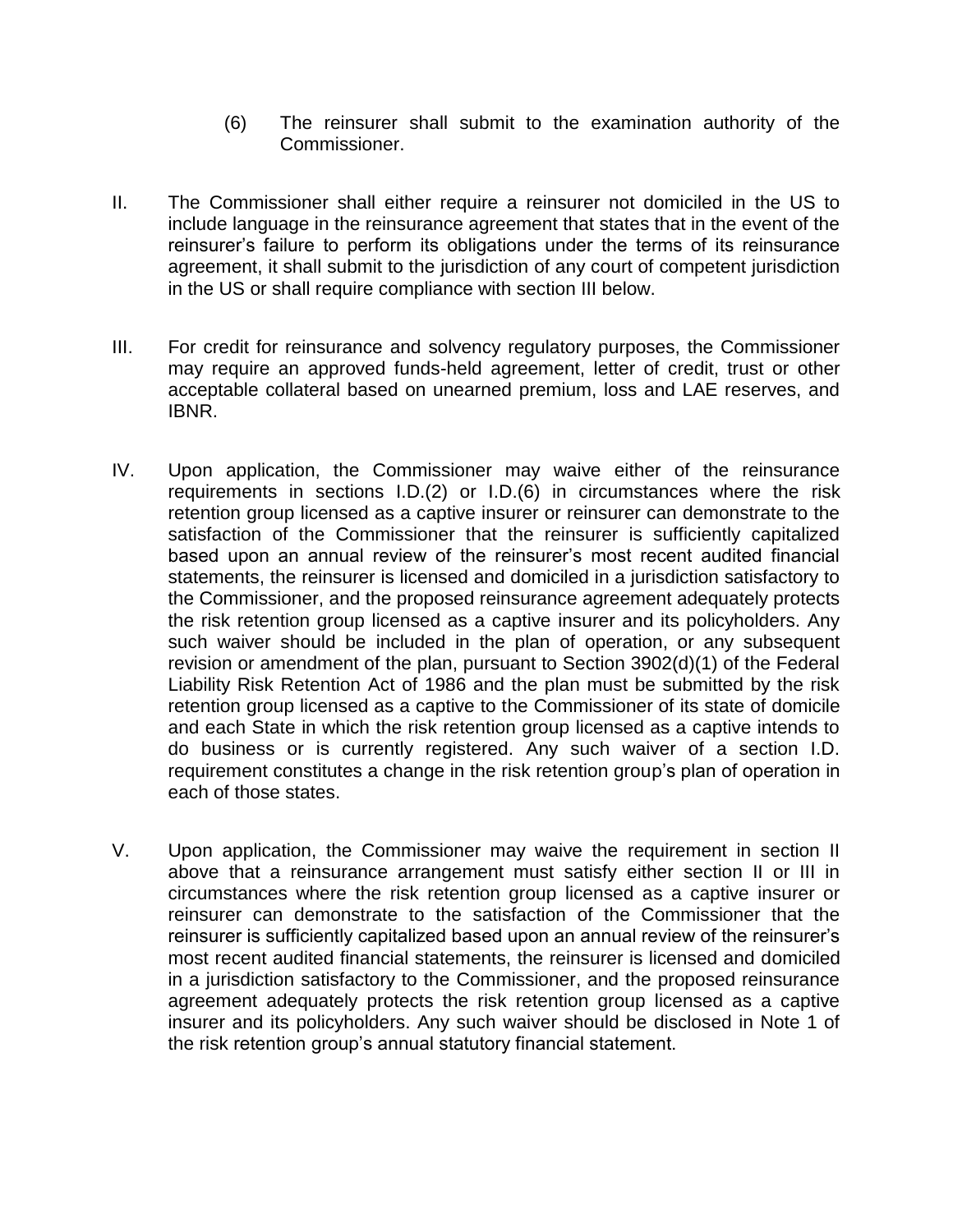- VI. Each approved captive manager or risk retention group licensed as a captive insurer shall assess the reinsurance programs of the risk retention groups licensed as captives under their management, and within 60 days of the effective date of these guidelines, submit a written report to the Commissioner indicating whether such risk retention groups licensed as captives are in compliance with these guidelines. All risk retention groups licensed as captive insurers that fail to submit the report in a timely manner shall be examined, at the risk retention group's expense, to determine compliance with these guidelines.
- VII. These guidelines are effective as of January 1, 2011 and apply to risk retention groups licensed as captive insurers. Risk retention groups licensed as captive insurers who require additional time to comply with these guidelines shall be permitted to take credit for reinsurance for risks ceded to reinsurers not in compliance with these guidelines for a period not to exceed twelve (12) months from the effective date of these guidelines upon satisfactory demonstration to the Commissioner that such delay of implementation will not cause a hazardous financial condition or potential harm to its member policyholders.
- VIII. "Commissioner" refers to the commissioner of the Commonwealth of Kentucky.